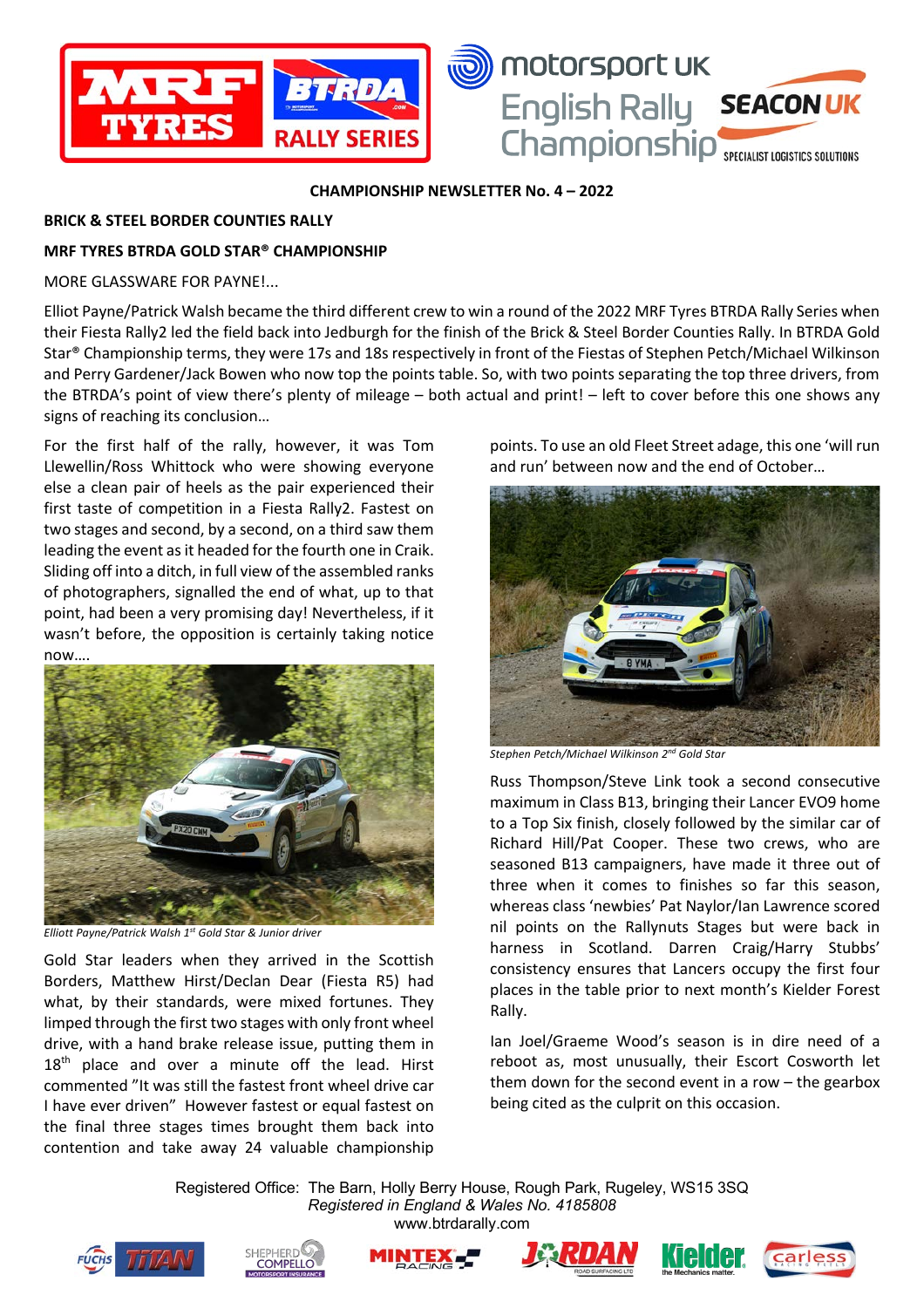

Also gracing the List of Retirements on the Border Counties was the Fiesta Rally2 of Trevor Gamble/Phil Kenny that stopped in the penultimate stage of the day.



*Perry Gardener/Jack Bowen 3rd Gold Star*

#### **MRF TYRES BTRDA SILVER STAR® CHAMPIONSHIP**

### THE WRIGHT STUFF!....

In a situation similar to that experienced in Gold Star, Rob Wright/Mark Fisher became the third beneficiaries of maximum MRF Tyres BTRDA Silver Star® Championship points this season by bringing their Escort into top two-wheel drive spot on the Border Counties. After an off-day on the Rallynuts Stages, this result sees both members of the Cumbrian crew restored to full speed and leading their respective categories.



*Rob Wright/Mark Fisher 1st Silver Star*

Second place on the day went to Tony Simpson/Ian Bevan whose Fiesta, unsurprisingly, racked up maximum BTRDA Rallye R2 Cup points in the process. Third-placed Nick Dobson (Escort) was unceremoniously ousted from top Silver Star spot but is only a couple of points off the



lead and has plenty of scope to reverse the situation once more in the next few months.



*Tony Simpson/Ian Bevan 2nd Silver Star & 1st R2 Cup*

Having left the scene of the Rallynuts Stages early with just three wheels on their wagon, Andy Davison/Tom Murphy returned in the hope of regaining some of the lost ground. However, the best laid plans etc!... With just one stage to go, their Talbot Sunbeam VXR was lying in  $16<sup>th</sup>$  place, almost within touching distance of the Silver Star leaders, but then a stage maximum in Riccarton saw them lose more than 12 minutes, eventually emerging in 54<sup>th</sup> place. Onwards and upwards, chaps!...



*Nick Dobson 3rd Silver Star*

Thanks to their efforts on the first two rounds of the series, Grant Inglis/Gavin Chisholm's retirement from the Border Counties did not affect their position at the head of the BTRDA Historic Cup. Their Escort left the road in Lime Kiln Edge and took no further part in the proceedings, leaving Ernie & Patricia Lee (BMW325i) and Kris Hopkins (Triumph TR7V8) to clean up in their respective categories. Having missed the previous round, Alex Waterman/ Glyn Thomas returned to the











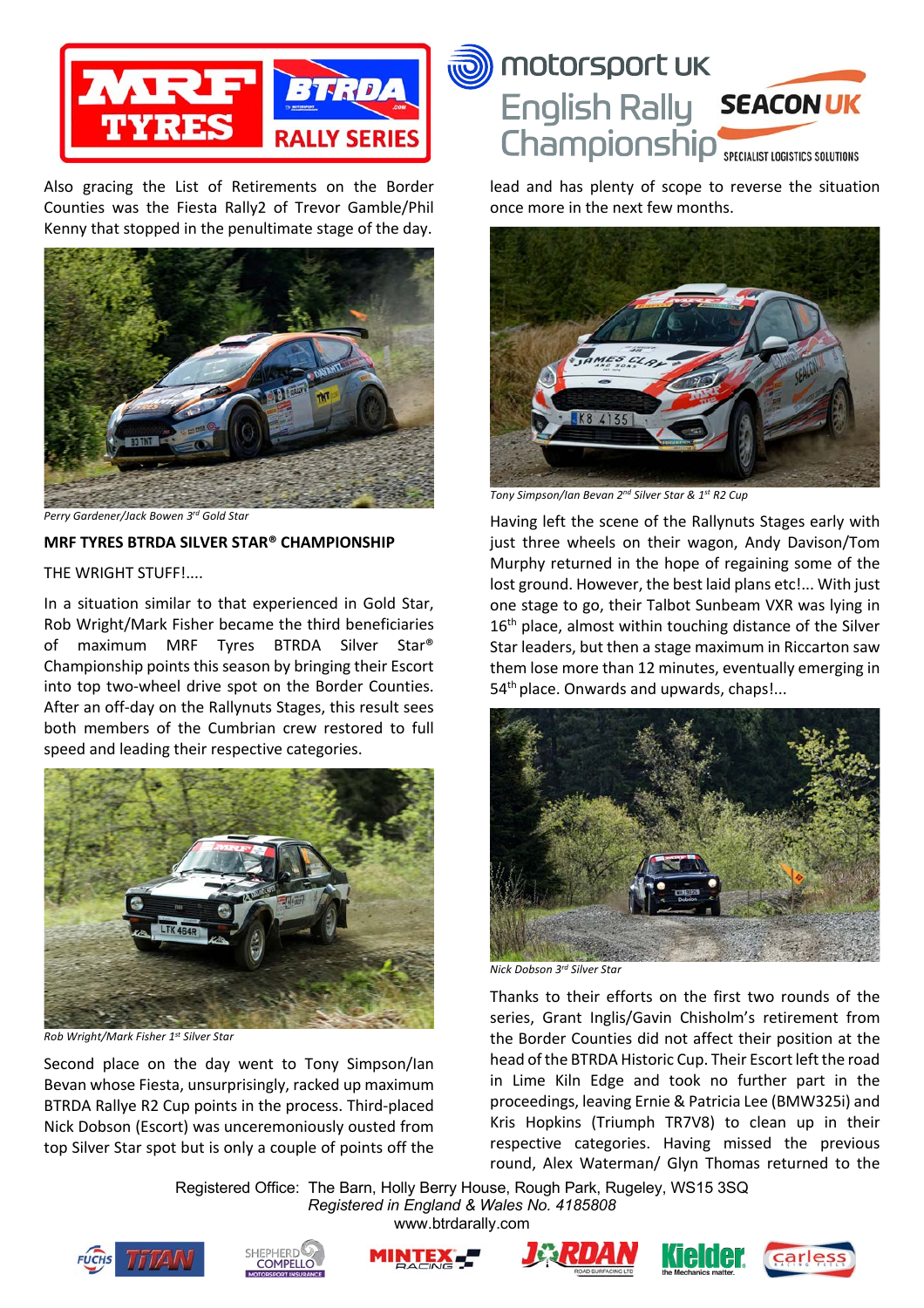

fray in their Datsun 1600 SSS but, unfortunately, the outing proved to be pointless – literally! The car stopped down a bank in Craik, leaving the crew to mull over what had happened during their very long journey home to the south of England!



*Ernie & Pam Lee 1st Historic Cup*

Continuing something of a trend, Simpson/Bevan were the third crew to take top marks in the BTRDA Rallye R2 Cup, from Jonathan Jones/Jez Rogers and, while Yaniv Bar/Osian Owen could only manage third place this time, it was sufficient to retain their overall lead. Billy Grew/Simon Rogers were next which proved to be more than enough to maintain their advantage in the BTRDA Rallye R2 Junior Cup and, breaking the Fiesta monopoly, Lucy Wigley/Emma Cooper's Citroen C2 also made it two finishes from two starts.

# **FUCHS LUBRICANTS BTRDA BRONZE STAR CHAMPIONSHIP**

PETE ALL PUMPED UP!...



*Pete Gorst/Mark Twiname 1st Bronze Star*



Pete Gorst/Mark Twiname had a superb run through the stages on the Border Counties in their Vauxhall Nova to comfortably win the Fuchs Lubricants BTRDA Bronze Star Championship category on the day, only for the car's fuel pump to fail on the way into the finish. The TV cameras caught a very emotional – not to mention knackered! – Pete pushing the car across the line to take his and Mark's second consecutive maximum score in the 1400s. And relax!...



*Lewis Hooper 2nd Bronze Star*

Lewis Hooper's Rally First Nissan Micra was next – again! That's one  $1^{st}$  and two  $2^{nd}$  places so far – no wonder he leads the Bronze Star category at this stage!... Paddy & Tom Homan's Ford Puma was next with Alfie Hammond/Peter Williams' 1400C Micra taking top class points and 4<sup>th</sup> in the category. Richard Garnett/Stefan Arndt (Micra) did more than enough to keep themselves in the lead of Class 1400C while, having a day to forget, Edward James/Charlie Mason (Micra Kit Car) will, hopefully, take some consolation in that the points they did manage to amass keep them in runners-up spot in the overall Bronze Star points table…



*Paddy & Tom Homan 3rd Bronze Star*









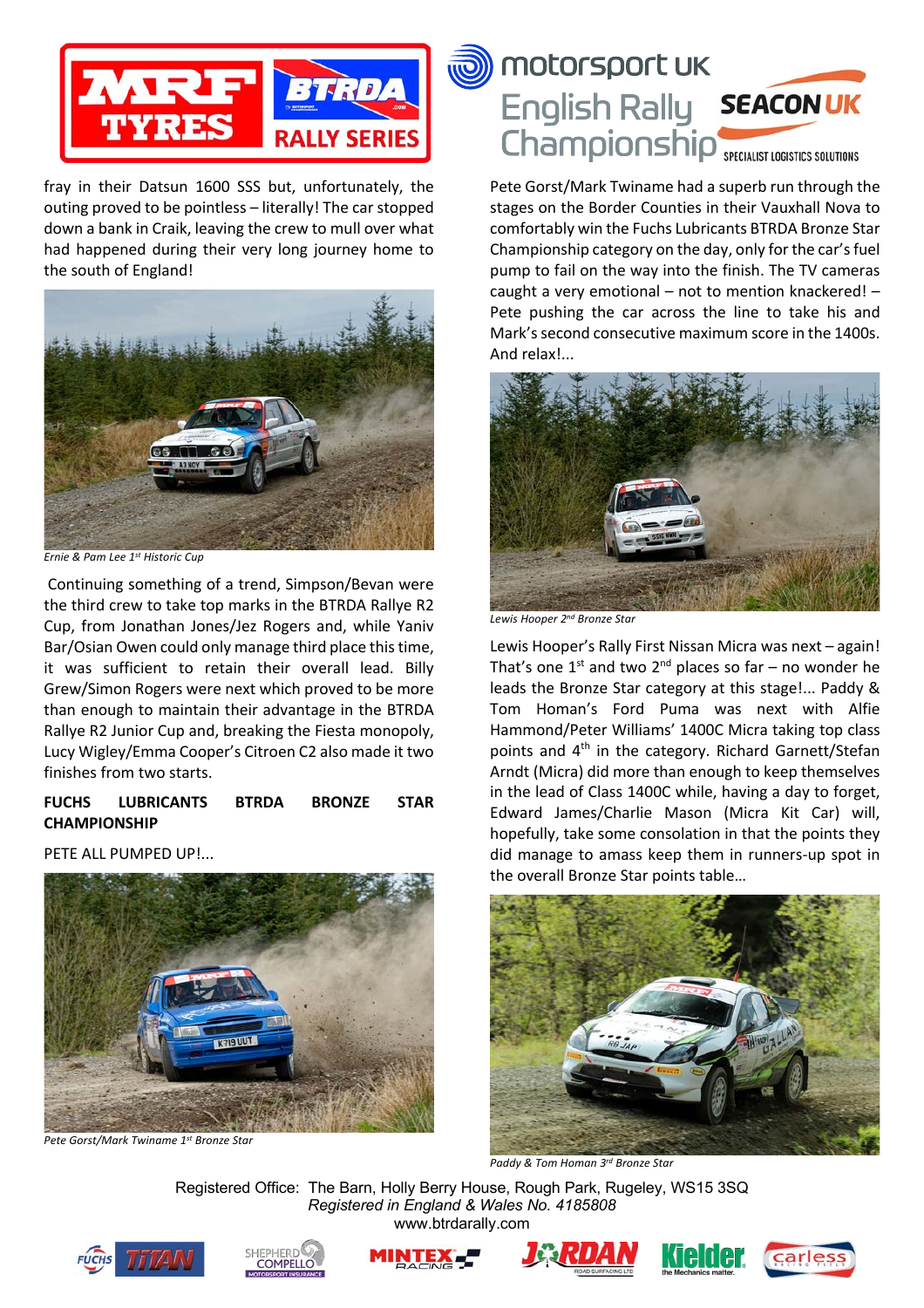

Dale Glover/Sean Ward's second attempt to put their Alfasud TI in among the points scorers this season ended in disappointment when its suspension failed on the penultimate stage. Third time lucky?...

From the above it goes without saying – but we will anyway! – that Lewis Hooper remains unbeaten in the



MRF Tyres BTRDA Rally First Cup. Three maximums on the board already and, thus, anyone with designs on denying him overall glory better look lively – and, more importantly, soon!...

Photos by Kevin Money & Malcolm Almond

# **CHAMPIONSHIP POINTS: Competitors to check!**

A full list of all the **MRF Tyres BTRDA Rally Series** points after the Brick & Steel Border Counties Stages can be found in the Competitor section of **www.btrdarally.com**

These points will become final on Sunday 29 May.

# **JORDAN Road Surfacing HISTORIC CUP**

On each round of the BTRDA Rally Series there will be a **prize fund of £500** with the highest placed BTRDA Historic Cup driver receiving £250, the 2nd placed driver £150 and the 3rd £100. At the end of the year the overall BTRDA Historic Champion will be presented with the prestigious AC de Monaco Trophy at the BTRDA awards ceremony. The prize winners on the Brick & Steel Border Counties Stages were: -

- 1. £250 Ernie Lee
- 2. £150 Kris Hopkins
- 3. £100 No award

# **KIELDER POWER AWARDS**

Thanks to generous support from KIELDER Works Team, they will be awarding one of their valuable "Layer Cake Spare Wheel Kits" as a prize on each round of the 2022 MRF Tyres BTRDA Rally Series. Details of these specially designed Motorsport Spare Wheel Kits, which include a battery impact wrench, can be found on this YouTube video https://www.youtube.com/watch?v=dq9F9Gglywc&ab\_channel=KielderWTLtd

On the Brick & Steel Border Counties Stages the award goes to the **Highest Placed Driver in class 1400C Alfie Hammond** On the Nicky Grist Stages the award will go the highest placed driver in class B12

# **BTRDA JUNIOR R2 1600 CUP**

1. £150 Billy Grew

# **VITAL FUEL PRIZE**

Premier competition fuel suppliers Vital Equipment Ltd and Carless Racing Fuels continue their initiative to support Britain's most popular national rally series. On every round of the 2022 MRF Tyres BTRDA Rally Series two competitors each receive **25 litres of Carless Racing Fuel**.

On the Rallynuts the prizes were awarded to: -

• **The Highest Placed BTRDA Junior R2 Cup Billy Grew**

• **The winning driver in class B10 Charlie Wright**

The two awards on the Nicky Grist Stages will be for Highest placed Junior R2 Cup & Class H3

At the end of the 2022 season the highest placed Junior Driver who returns to the 2023 MRF Tyres BTRDA Rally Series will receive a fuel deal









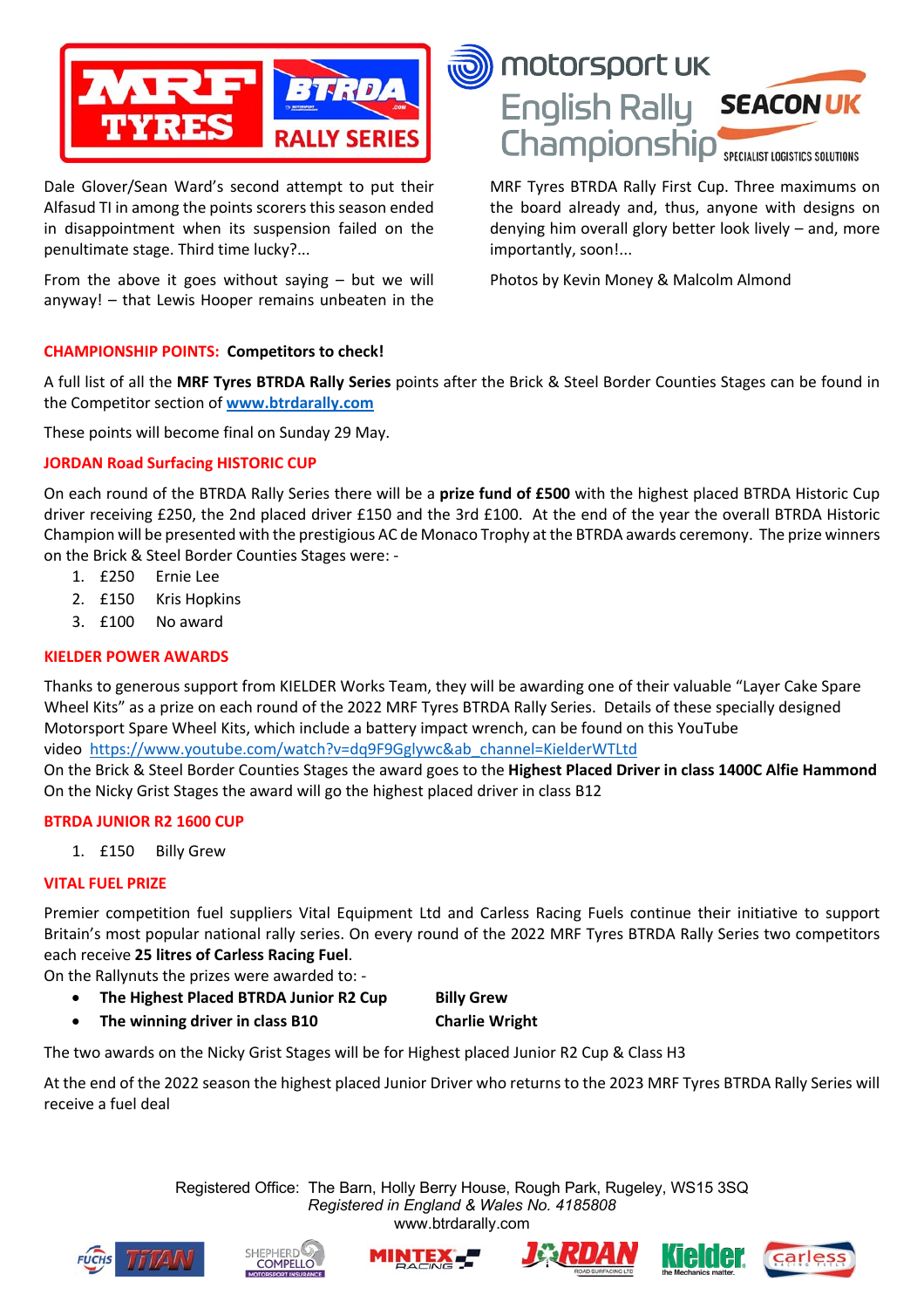



## **MINTEX / QUESTMEAD BONUS SCHEME**

The winners of the Mintex Awards on the Malcolm Wilson Rally, each of whom receive a FREE set of competition brake pads from Questmead Ltd, are: -

Improvement on Start No: 1400's/Rally First: **Peter Gorst**

Improvement on Start No: Gold Star/Silver Star: **Rob Wright**

Steve or Alan Brown from Questmead can be found in the Service Area at most events but to **claim your reward, please contact them in advance on 01706 363939.** 

### **FORTHCOMING EVENTS:**

### **Kielder Forest Rally – 18th June**

Based at Hexham Auction Mart the event will use the classic stages in Kielder. Entries have been open for a while now and finally close at 22:00 on 8 June, keep an eye in their website for further details kielderforestrally.co.uk

### **Nicky Grist Stages – 9th July**

The event will return to the centre of Builth Wells with Service in the Town and using the classic stages up on the Military Ranges and Crychan Forest. The Rally Guide will be released on 1st May and **entries open** to championship registered contenders at **18:00 on 23 May**. Further details can be found at nickygriststages.co.uk

### **Woodpecker Stages – 3rd September**

Returning to its traditional base at Ludlow Racecourse, the 2022 event will be using classic stages long associated with the "Woody". Check out their website, woodpecker-rally.co.uk and social media platforms for more details

#### **DECALS**

Competitors are reminded that they **must** display the BTRDA Rally Series decals on each qualifying event to be eligible to score points in the MRF Tyres BTRDA Rally Series. These include a **sponsor panel on each side of the car** and a **championship screen strip** which must be displayed on the windscreen, not on the roof. Checks will be carried out to ensure compliance with this!

Co-drivers with non-registered drivers must carry 2 x BTRDA club decals on the car.

Decals are available from the BTRDA Championship Co-ordinator Ian Arden Tel: 07917 355169 at each of the qualifying events.

#### **TYRES**

Please note that in the **MRF Tyres BTRDA Rally First Cup** it is a requirement that MRF tyres are used throughout the event and checks will be made to ensure compliance with this requirement. **MRF Tyres / Service and Sport** will be at all events to provide tyre support to competitors. See www.serviceandsport.com for more information about the extensive range of MRF competition tyres.

#### **ON EVENT FUEL**

Vital Equipment are the recommended fuel supplier for the BTRDA Rally Series and will be providing a re-fuel service at all the events. They supply both a Motorsport UK compliant Super Unleaded fuel and a FIA spec Carless turbo fuel. We strongly emphasise the convenience, safety and organisational benefits that using the Vital Equipment facility brings to competitors.

To order your fuel please use the on-line order facility listed in the Competitors section of the BTRDA Rally Series website. www.vitalequipment.co.uk/pages/btrda-rally-series-fuell-order-form